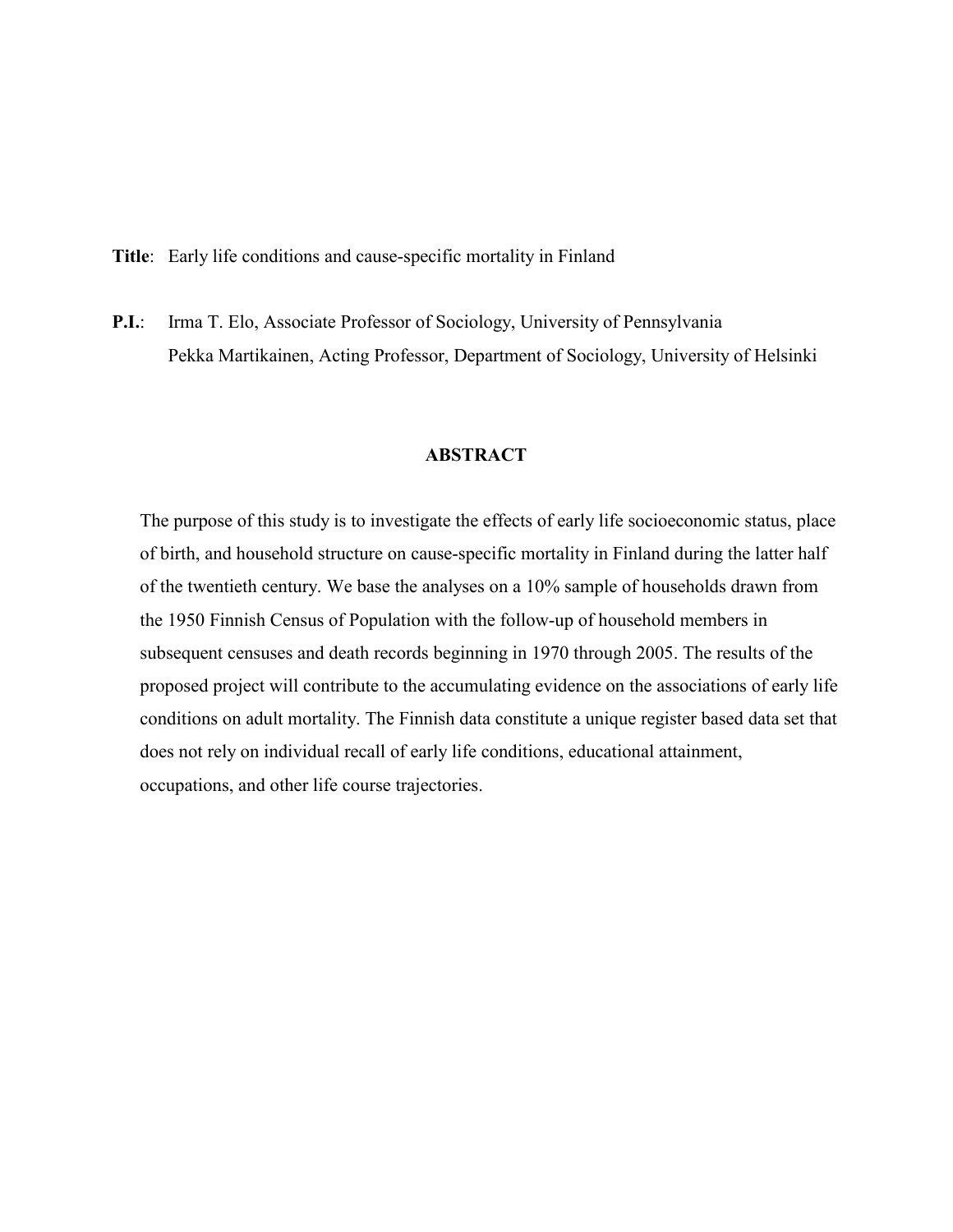### Early life conditions and cause-specific mortality in Finland

### INTRODUCTION

Research in both Europe and the United States has documented persistent socioeconomic (SES) inequalities in adult health and mortality (Moore & Hayward 1990; Preston & Taubman 1994; Smith 2005; Mackenbach et al. 1997). Although the existence of these disparities is well documented, their causes are less well understood. Because most adult mortality is due to chronic diseases, which develop slowly over time, social scientist have become increasingly interested in the potential contribution of early life conditions to observed adult health disparities (Elo & Preston 1992). The evidence from this research suggests that the effects of early life nutritional status and disease load, SES, place of residence and other household characteristics contribute to adult disparities in health and mortality (Preston, Hill & Drevenstedt 1998; Bengtsson & Lindstrom 2000; Blackwell, Hayward, & Crimmins 2001; Kuh et al. 2002; Beebe-Dimmer et al. 2004; Hayward & Gorman 2004; Osler et al. 2005; Laaksonen et al. 2005; Kauhanen et al. 2006).

Most studies of early life conditions on adult outcomes have relied on retrospectively reported data on early life circumstances, which may lead to misleading results regarding the influence of early life conditions and adult health outcomes (e.g., Kauhanen et al. 2006). However, few data sets permit the follow-up of nationally representative samples of children into adulthood (e.g., Kuh et al. 2002). The Finnish data – that are based on the 1950 census records - used in the proposed analyses is unique in that it provides prospective follow-up of children from early childhood into middle age, including information on childhood SES, family structure, and place of residence, factors related to theoretically important measures of social origins of disease (Hayward & Gorman 2004). The linkage of subjects to 1970-2005 censuses provide information on adult circumstances, which make it possible to examine whether the childhood circumstances have long term health consequences, net of adult characteristics, or whether their influence is indirect. In addition, the findings will shed light on the question of whether the associations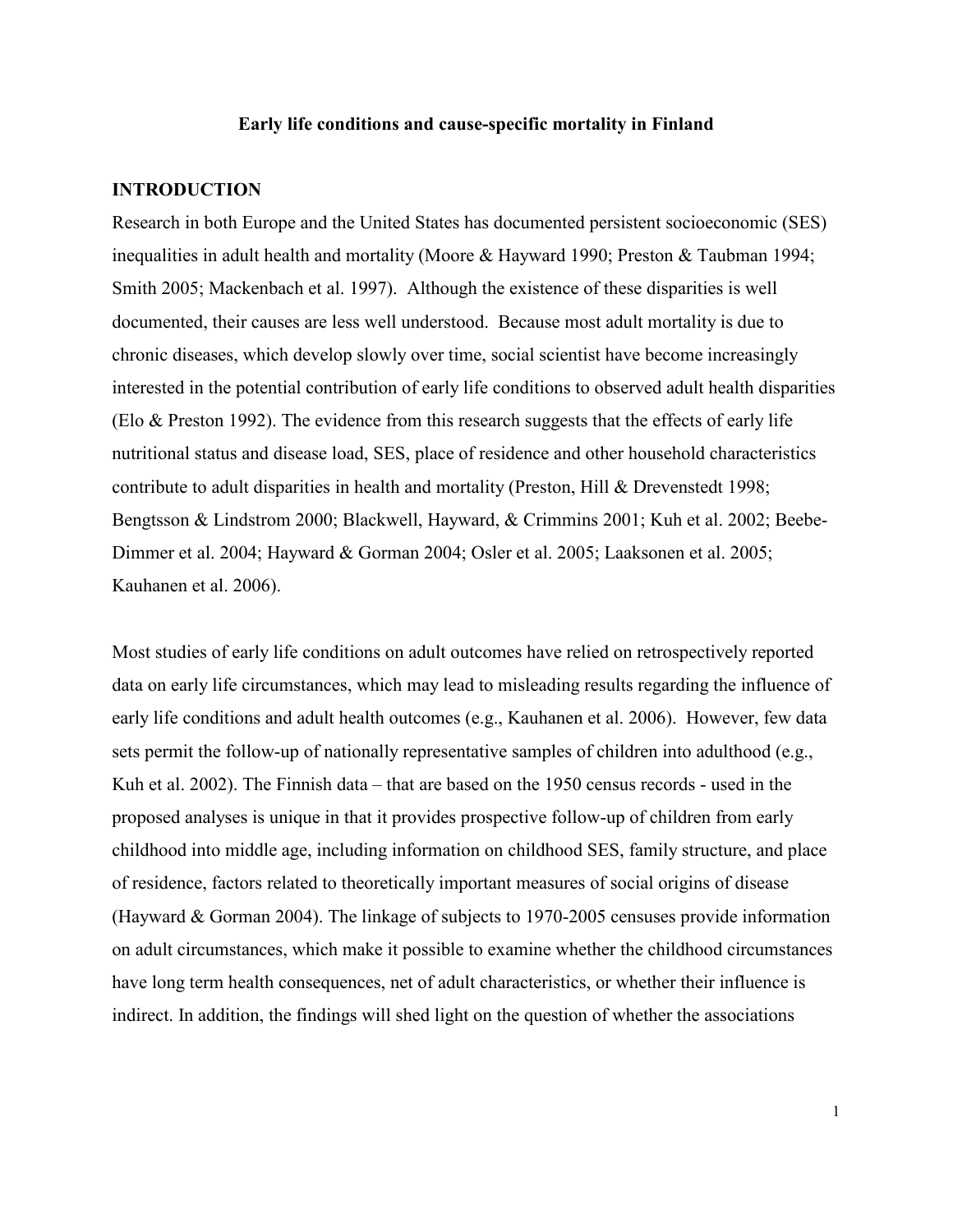between adult characteristics and mortality are overestimated when information on childhood conditions are absent.

# DATA

The data set that will be used in this study is based on a sample of families drawn from the 1950 Finnish Census of Population. Approximately 10% of the households in the 1950 Census were sampled by Statistics Finland, whose staff electronically coded all information on the 1950 census form and linked all sampled individuals with the 1970 Census. Subsequently, this linkage has been repeated every five years up until 2000; a linkage to the 2005 census will also be carried out. From the linkage of all members of the original 1950 household to subsequent censuses, information is obtained for all individuals [siblings and parents] who were present in the original family at the time of the 1950 census. Thus all members in the original 1950 sample are subsequently followed in the census records.

The mortality follow-up of the sample begins in 1970 and continues through 2005. This linkage is based on the register of cause of death certificates maintained by Statistics Finland. Death records do not exist in computerized form prior to 1970. The linked death certificate data provide both date of death and cause of death based on  $8<sup>th</sup>$ ,  $9<sup>th</sup>$  or  $10<sup>th</sup>$  revision of the International Classification of Diseases and Deaths (ICD). Causes of death have been grouped into leading causes of death for which classification is comparable across the various revisions of the ICD. Individuals who either died or moved out of the country (mainly to Sweden) cannot be linked to the 1970 census. We will examine the characteristics of these individuals and age pattern of nonlinkage. After 1970 the Finnish population has been a nearly closed population, and thus after 1970 about 99% of the records have been linked to both census and death records when an individual deceased during the follow-up period.

The Finnish census data linked to death records are a unique register based data source and have been used in various forms to study SES differentials in mortality, living arrangements and mortality as well as the impact of the early 1990's recession on subsequent mortality (e.g.,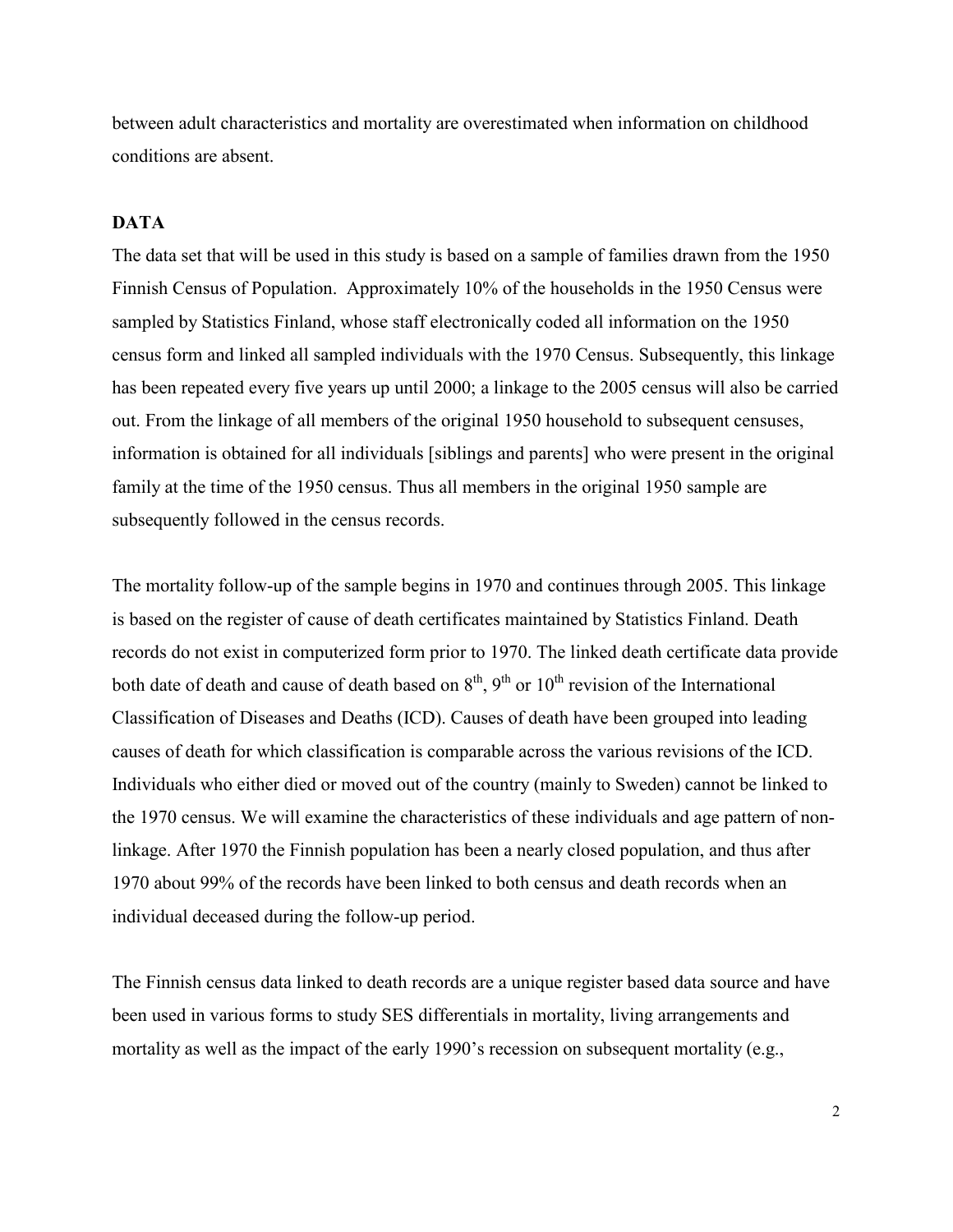Martikainen & Valkonen 1996; Martikainen, Blomgren & Valkonen 2007; Martikainen, Mäki, & Jäntti 2008; Martikainen, Nihtilä, & Moustgaard 2008). The 1950 10% extract and its subsequent record linkage has been underutilized in investigations of early life conditions and familial patterns of all cause and cause-specific mortality (e.g., Notkola, Martelin & Koskinen 2002).

### DESIGN AND METHODS

To examine associations between early life conditions, adult characteristics and all cause and cause-specific mortality, we will follow individuals who were ages 0-14 at the time of the 1950 Census. Measures of childhood SES will be based on parents' educational attainment, occupation, and housing characteristics. In addition, we will control for parental marital status and co-residence, the number of co-resident siblings, maternal and/or paternal age at birth, and place of birth. Prior studies have found significant place of birth effects on mortality in Finland (Koskinen 1994). We will obtain individuals' adult characteristics (e.g., educational attainment, occupation, marital status, and number of children) from linkage to the 1970 and subsequent censuses, which will be used to update individual characteristic and record changes in household structure. We will estimate survival models (e.g., Cox proportional hazard models, discrete time hazard models or Poisson models) with time-varying covariates accounting for changes in individual-level covariates. We will also explore the possibility of using fixed-effects models to take advantage of multiple observations on the same individual to study effects of changes in adult characteristics on mortality, which allows us to control for fixed unobserved individuallevel attributes.

More specifically, the paper will answer the following questions:

- 1) Do early life household socio-demographic conditions predict cause-specific mortality and do these associations vary by sex?
- 2) Do early-life socio-demographic characteristics retain an independent association with cause-specific mortality controlling for adult characteristics?
- 3) Do early-life socio-demographic characteristics interact in their associations with adult attributes (e.g., adult SES and marital status), and do these interactions vary by sex?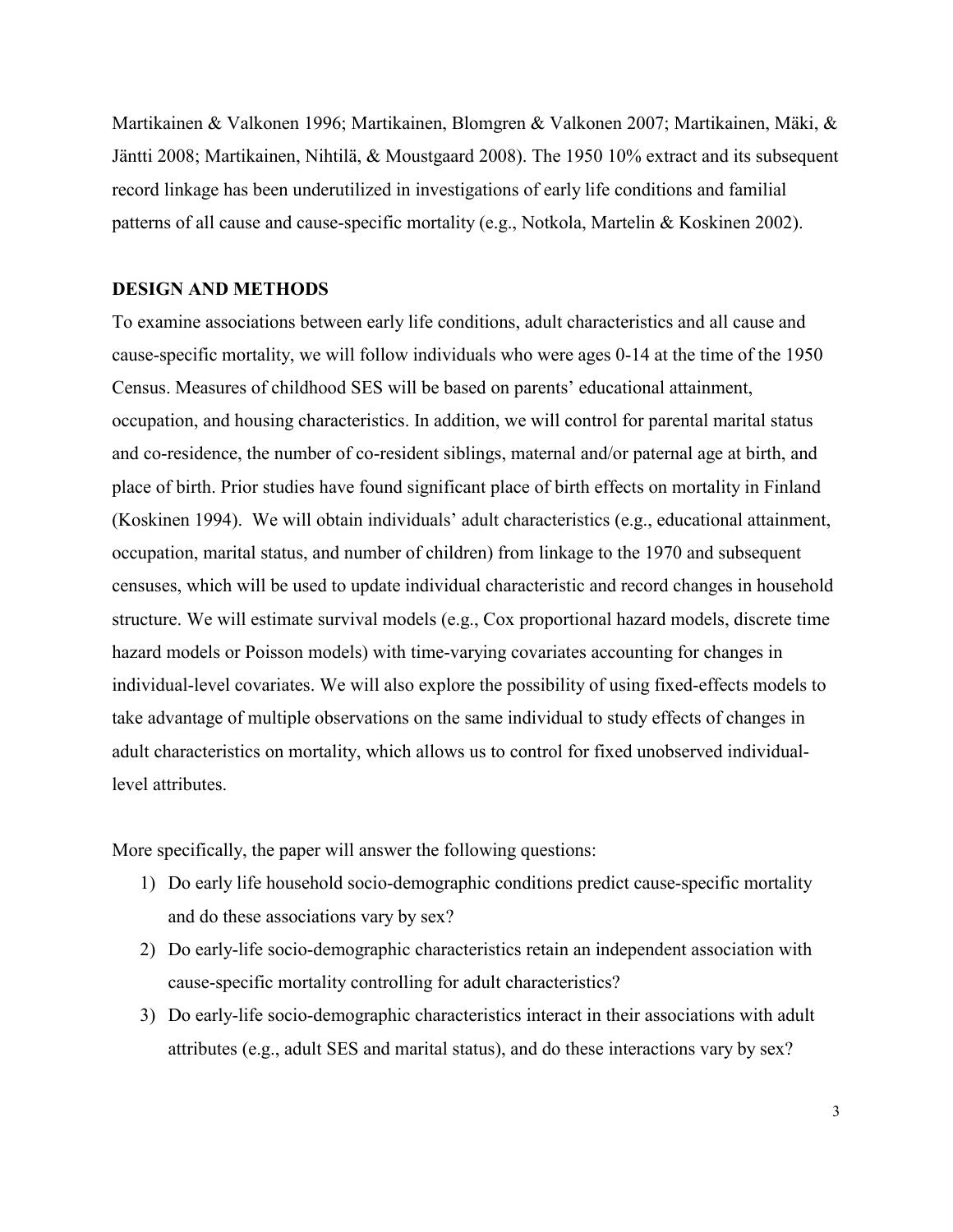## **References**

- Beebe-Dimmer, J., J.W. Lynch, G. Turrell, S. Lustgarten, T. Raghunathan, and G.A. Kaplan. 2004. Childhood and adult socioeconomic conditions and 31-year mortality risk in women. American Journal of Epidemiology 159:481-490.
- Bengtsson, T. and M. Lindstrom. 2000. Childhood misery and disease in later life: the effects on mortality in old age of hazards experienced in early life, southern Sweden, 1760-1894. Population Studies 54:263-277.
- Blackwell, D.L, M.D. Hayward, and E.M. Crimmins 2001. Does childhood health affect chronic morbidity in later life. Social Science and Medicine 52: 1269-1284.
- Caselli G, L. Pozzi, J.W. Vaupel, et al. 2006. Familial clustering in Sardinian longevity: a genealogical approach. Experimental Gerontology 41:727–736.
- Elo, I.T. and S.H. Preston. 1992. Effects of early-life conditions on adult mortality: a review. Population Index 58:186-212.
- Elo, I.T. 1998. Childhood environment and adult health: Evidence from the Health and Retirement Study." Annual Meeting of the Population Association of America, Chicago, IL. Population Aging Research Center Working Paper, WPS 98-03, University of Pennsylvania.
- Elo, I.T. and K.P Smith. 2003. Trends in educational differentials in mortality in the United States. Annual Meeting of the Population Association of America, Minneapolis, Minnesota, American sociological association in Atlanta, Georgia, and in an invited seminar at the Population Research Unit, University of Helsinki.
- Elo, I.T., P. Martikainen, and K.P. Smith. 2006. Socioeconomic Differentials in Mortality in Finland and the United States: The Role of Education and Income. European Journal of Population 22(2):179-203.
- Elo, I,T, N. Mehta, and C. Huang. 2008. Disability among native-born and foreign-born black residents in the United States: Evidence from the 2000 Census of Population and the National Health Interview Survey (NHIS), 2000-2006. A paper prepared for presentation at the 2008 annual meeting of the Population Association of America, New Orleans, Louisiana.
- Gavrilov L.A., N.S. Gavrilova, S.J. Olshansky, and B.A. Carnes. 2002. Genealogical data and the biodemography of human longevity. Social Biology 49:160–173.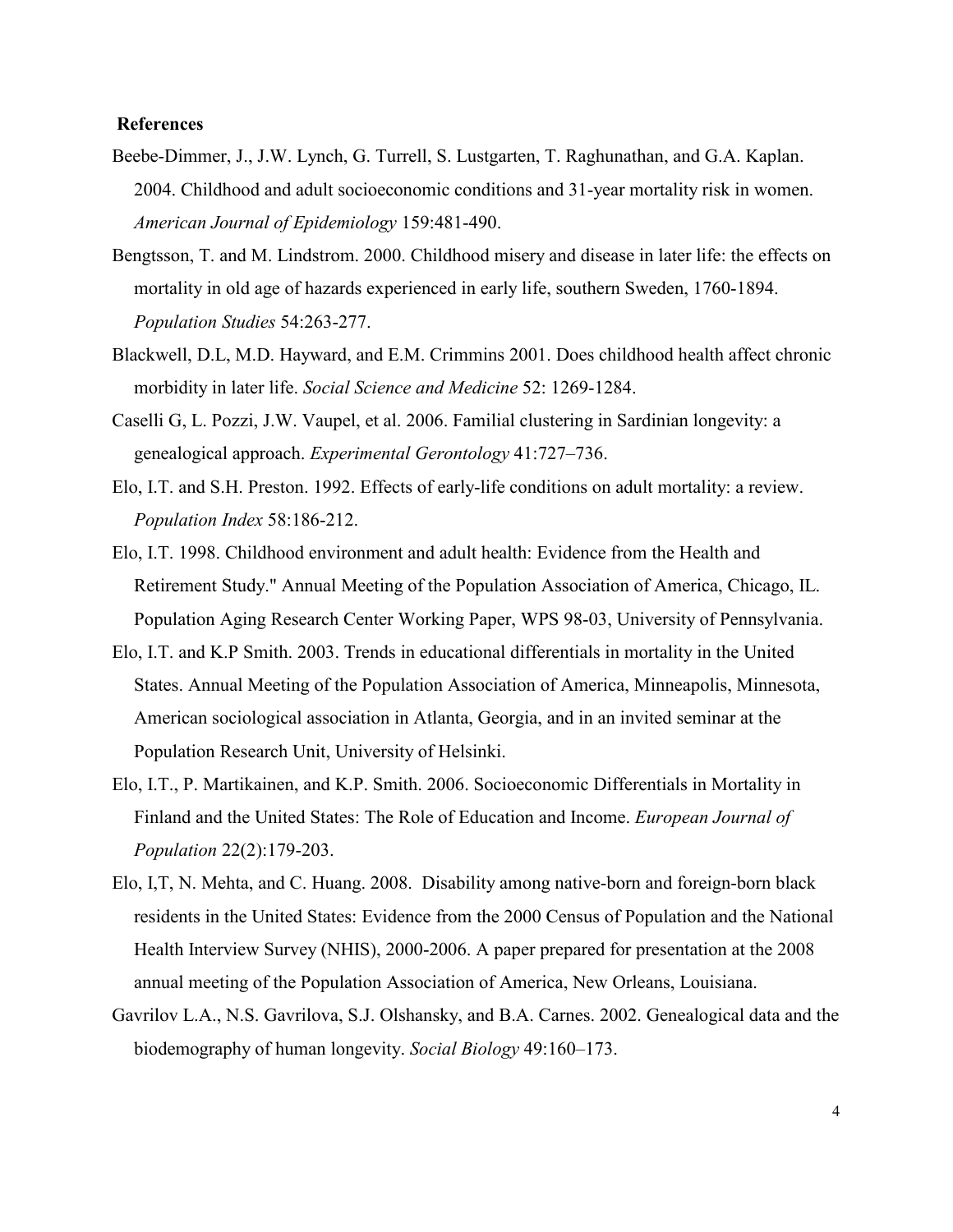- Hayward, M.D. and B.K. Gorman. 2004. The long arm of childhood: the influence of early-life social conditions on men's mortality. Demography 41:87-107.
- Herskind A.M., M. McGue, N.V. Holm, T.I. Sorensen, B. Harvald, and J.W. Vaupel. 1996 The heritability of human longevity: a population-based study of 2872 Danish twin pairs born 1870–1900. Human Genetics 97: 319–323.
- Kerber R.A., E. O'Brien E, K.R. Smith, and R.M. Cawthon. 2001. Familial excess longevity in Utah genealogies. Journal of Gerontology: Biological Sciences 56A:B130–B139.
- Kohler, I., P. Martikainen, K.P. Smith and I.T. Elo. 2008. Educational Differences in All-Cause Mortality by Marital Status--Evidence from Bulgaria, Finland and the United States. Under review. Demographic Research.
- Kuh, D., R. Hardy, C. Langenberg, M. Richards, and M. E. Wadsworth. 2002. Mortality in adults aged 26-54 years related to socioeconomic conditions in childhood and adulthood: post war birth cohort study. British Medical Journal 325(7372):1076-1080.
- Kauhanen, L., H.M. Lakka, J.W. Lynch, and J. Kauhanen. 2006. Social disadvantages in childhood and risk of all-cause death and cardiovascular disease in later life: a comparison of historical and retrospective childhood information. International Journal of Epidemiology 35:962-968.
- Koskinen S., 1994. Origins of regional differences in mortality from ischaemic heart disease in Finland. Research Report 41, National Research and Development Centre for Welfare and Health, Jyväskylä.
- Laaksonen, M., O. Rahkonen, P. Martikainen, and E. Lahelma. 2005. Socioeconomic position and self-rated health: the contribution of childhood socioeconomic circumstances, adult socioeconomic status, and material resources. American Journal of Public Health 95:1403- 1409.
- Mackenbach JP, Kunst AE, Cavelaars AE, Groenhof F, Geurts JJ et al. 1997. Socioeconomic inequalities in morbidity and mortality in Western Europe. The EU Working Group on Socioeconomic Inequalities in Health. Lancet 349:1655-1659.
- Martikainen P. and T. Valkonen. 1996. Excess mortality of unemployed men and women during a period of rapidly increasing unemployment. Lancet 348:909-912.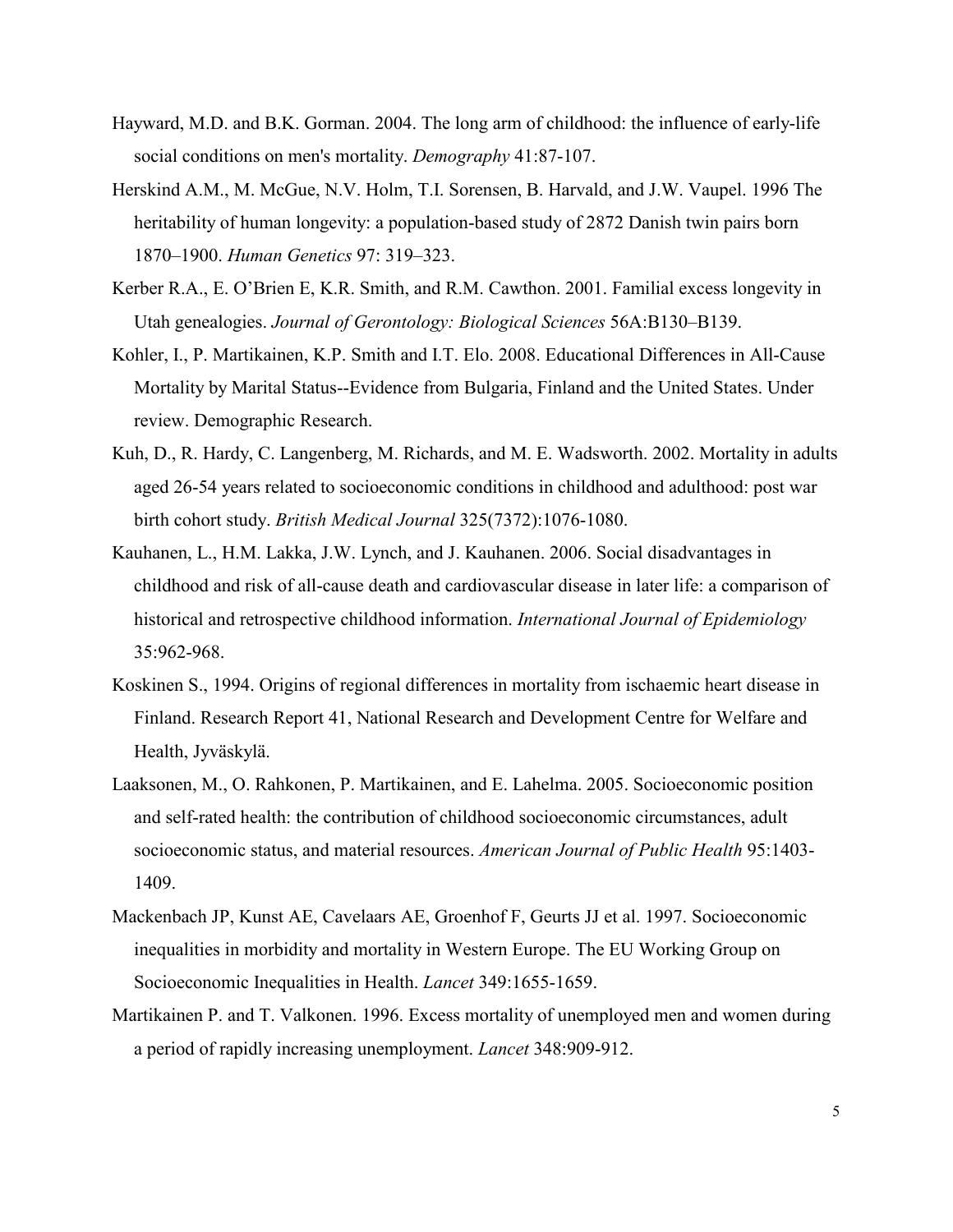- Martikainen, P., J. Blomgren and T. Valkonen. 2007. Change in total and independent effects of education and occupational social on mortality; analyses of all Finnish men and women in the period 1971-2000. Journal of Epidemiology and Community Health 61:499-505.
- Martikainen P, N. Mäki, and M. Jäntti. 2008. The effects of workplace downsizing on cause-specific mortality: a register-based follow-up study of Finnish men and women remaining in employment. In press Journal of Epidemiology and Community Health.
- Martikainen P, E. Nihtilä, and H. Moustgaard. 2008. The effects of socioeconomic status and health on transitions in living arrangements and mortality: a longitudinal analysis of elderly Finnish men and women from 1997 to 2002. In press Journal of Gerontology Social Sciences.
- McGue M., J.W. Vaupel, N. Holm, and B. Harvald. 1993. Longevity is moderately heritable in a sample of Danish twins born 1870–1880. Journal of Gerontology: Biological Sciences 48A: B237–B244.
- Moore, D.E. and M.D. Hayward. 1990. Occupational careers and mortality of elderly men. Demography 27:31-53.
- Notkola, V., T, Martelin and S. Koskinen. 2002. Socioeconomic position in childhood and adult cardiovascular mortality in 1971-98 in Finland – Register-based follow-up study of a large sample from the 1950 Census. Yearbook of Population Research in Finland 38:13-23.
- Osler, M., A.M. Andersen, G.D. Batty, and B. Holstein. 2005. Relation between early life socioeconomic position and all cause mortality in two generations: a longitudinal study of Danish men born in 1953 and their parents. Journal of Epidemiology and Community Health 59:38-41.
- Perls, T., I. Kohler, S. Anderson, E. Schoenhofen, J. Pennington, R. Young, D. Terry, and I.T. Elo. 2007. Survival of parents and siblings of supercentenarians. Journals of Gerontology: Medical Sciences 62A(9):1028-1034.
- Preston, S.H. and P. Taubman. 1994. Socioeconomic differences in adult mortality and health status. in L.G. Martin and S.H. Preston (eds.), Demography of Aging. Washington, DC: National Academy Press, pp. 279–318.
- Preston, S.H., M.E. Hill, and G.L. Drevenstedt. 1998. Childhood conditions that predict survival to advanced ages among African-Americans. Social Science and Medicine 47:1231-1246.